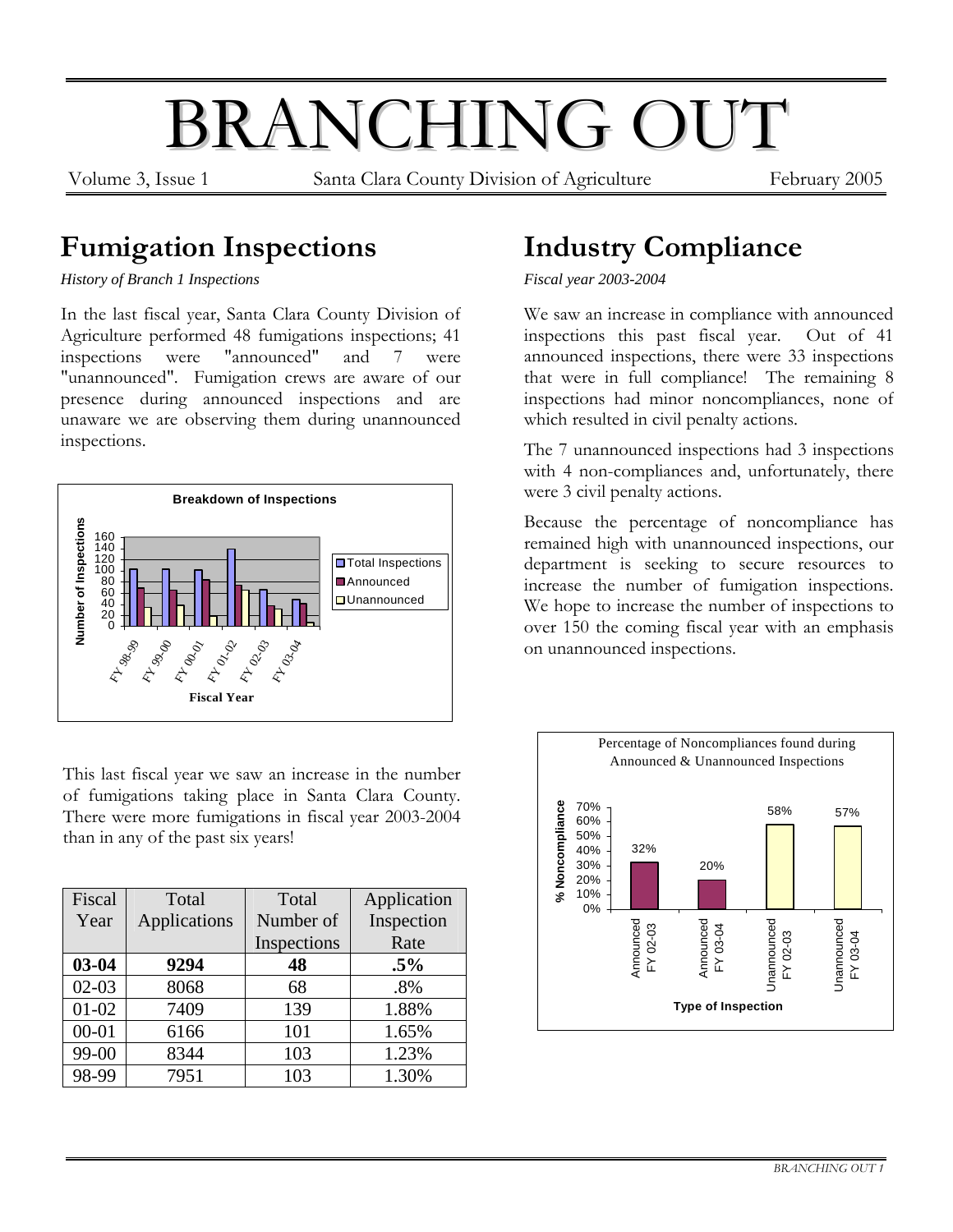## **Industry Compliance**

Over the past six years, we have consistently found a higher noncompliance rate with unannounced inspections. On average, one civil penalty action results from every four unannounced inspections. Unfortunately, this last fiscal year we saw an increase in this percentage. Out of seven unannounced inspections, we had three civil penalty actions.

The graph below shows the increase in the percentage of enforcement actions per unannounced inspection.



### **Secondary Locks**

*Securing against re-entry* 

The three civil penalties levied last fiscal year were all due to improperly secured structures. This trend seems to be a continuation of last year's 10 civil penalties for secondary locks. It was disappointing to find so many unlocked or improperly installed secondary locks the past two years. Be sure to double-check the structure to assure all entrances have been secured before leaving the site!

## **Items That Must Be Removed From a Fumigated Structure**

*Enforcement Letter 05-05* 

The Department of Pesticide Regulation recently issued an interpretation regarding the removal or double bagging of certain items prior to the fumigation of a structure. DPR's interpretation now includes items long believed acceptable to leave inside during a fumigation.

It has been a long-standing policy that our County and others across the State did not consider toothpaste or mouthwash an ingestible drug or medicinal. However, DPR's new interpretation changes this practice.

#### WHAT MUST BE REMOVED:

- 1. Toothpaste
- 2. Mouthwash
- 3. Dental Hygiene Products such as:
	- a. Adhesives
	- b. Teeth Whitening Products

The Enforcement Letter stated the following:

*"The Department of Pesticide Regulation considers any drug or medicinal type items that enter the mouth to be ingested, either in whole or part. Since, the product manufacturer intended the label language to apply to items being ingested, you should therefore, for enforcement purposes, consider any dental hygiene or similar product entering the mouth to be handled as a drug or medicinal.* 

*This would apply to toothpaste, mouthwash, and other dental hygiene products, such as teeth whiteners, dental adhesives, etc."* 

To read this enforcement letter, you can visit this link:

[http://www.cdpr.ca.gov/docs/enfcmpli/penfltrs/pe](http://www.cdpr.ca.gov/docs/enfcmpli/penfltrs/penf2005/2005atch/attach0501.pdf) [nf2005/2005atch/attach0501.pdf](http://www.cdpr.ca.gov/docs/enfcmpli/penfltrs/penf2005/2005atch/attach0501.pdf)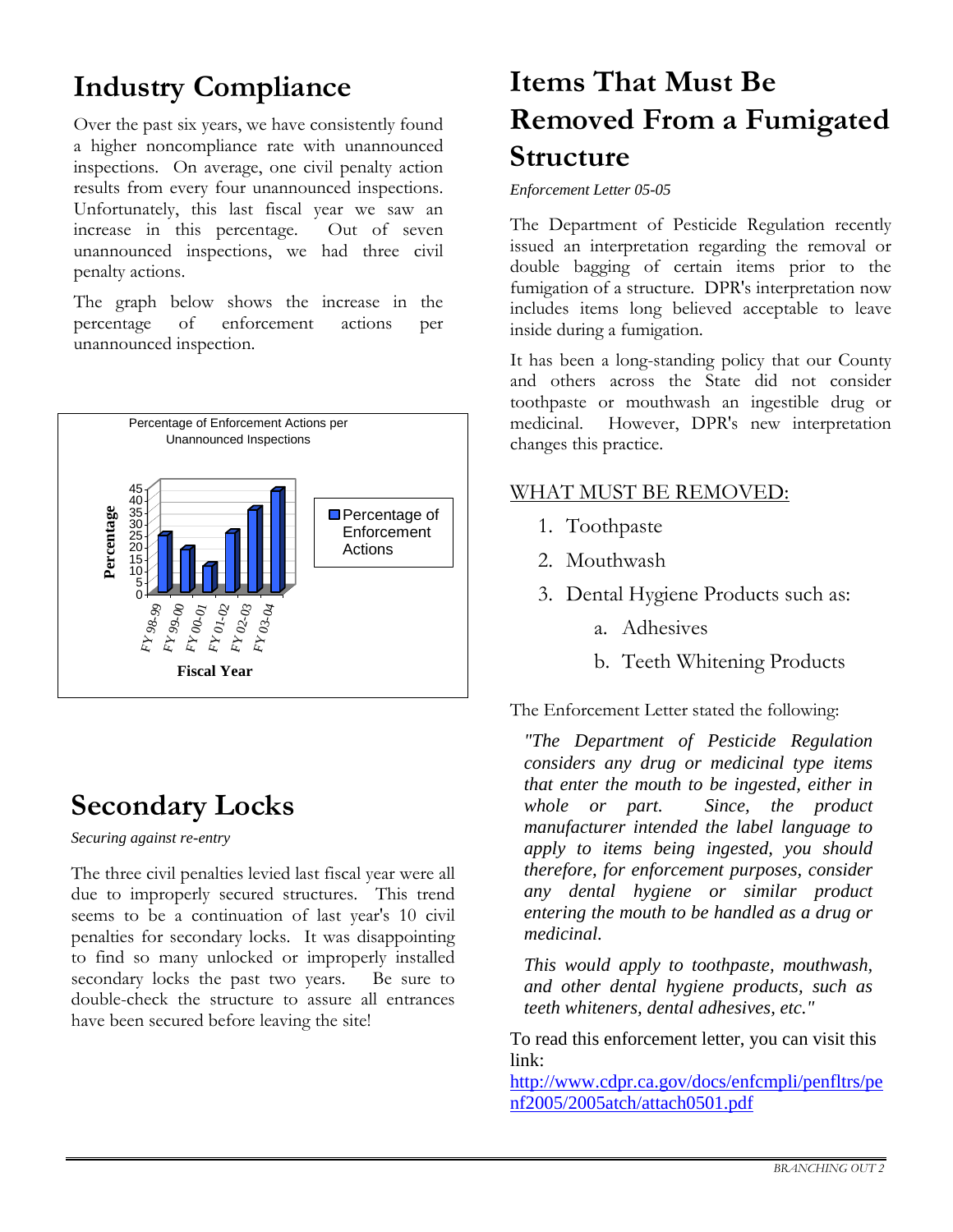## **Dow AgroSciences**

#### *James Fung, Account Representative Dow AgroSciences contributed to this article*

Fumigators adhere to a number of strict guidelines as outlined in the Business and Professions Code, Food and Agricultural Code, Title 3 and Title 16 of the California Code of Regulations, and the Vikane® gas fumigant use label. That's a longwinded way of saying there are a lot of legal requirements fumigators must follow!

To ensure fumigators follow the law, the State employs the help of the offices of the county agricultural commissioners. As you well know, county inspectors perform a number of application inspections to ensure compliance with the law. When a county inspector observes a noncompliance, a number of things could happen. If the noncompliance is minor, the inspector will document the noncompliance on an inspection form and may issue a Notice of Violation. If the noncompliance is serious, it can result in a monetary fine or licensing action by the Structural Pest Control Board. For egregious violations such as clearing structures without an Interscan or repeated serious violations, the case may be forwarded to the District Attorney's Office for civil or criminal prosecution.

In addition to county agricultural commissioner's oversight of the fumigation industry, Dow AgroSciences has taken a proactive approach to the use of Vikane. To ensure Vikane is used properly, Dow AgroSciences employs a Vikane Stewardship Policy. The objective of this policy is to promote Product Stewardship and educate distributors and fumigators on the continued safe use of Vikane gas fumigant in accordance with all label directions, as well as Dow AgroSciences requirements.

As part of the Stewardship Program, Dow AgroSciences also performs Quality Assurance Reviews or (QARs). These reviews involve visits to the county agricultural commissioner's offices to review their files and inspection records. Another aspect of the QAR is performing inspections on companies in the field. QAR

® Trademark of Dow AgroSciences LLC

inspections are similar to county inspections in so far as some are announced and some are performed without the fumigator's knowledge. Unlike county inspections, QAR observations cannot result in a monetary fine, nor can they be forwarded to a county agricultural commissioner for action. Dow AgroSciences uses the information acquired during QAR inspections, and their review of the agricultural commissioner's files to limit or discontinue the sale of Vikane to fumigators who flagrantly violate the law or Vikane label requirements.

Dow AgroSciences is committed to ensuring the proper and safe use of Vikane. Fumigators, county agricultural commissioners, the Structural Pest Control Board, and Dow AgroSciences must continue their efforts to make sure every fumigation is performed properly.

## **Field Representatives**

*Santa Clara County Inspection Records* 

In addition to company files, our county maintains a file for each field representative. We found field representatives sometimes move back and forth between companies and we wanted to be able to track compliance for these individuals. If you are considering hiring a field representative and would like to know their compliance history, you can call our office and ask to review their file.

# **Fumigation Notice of Intents**

*Submitting your 24 hour NOI's* 

If you choose to fax your fumigation notice of intent (NOI), please use this fax number: (408) 298-8397. If this line should go down for some reason, please call us. We will fix the problem immediately and give you an alternate fax number in the interim. This fax line feeds directly into a special computer instead of a fax machine.

Thank you!